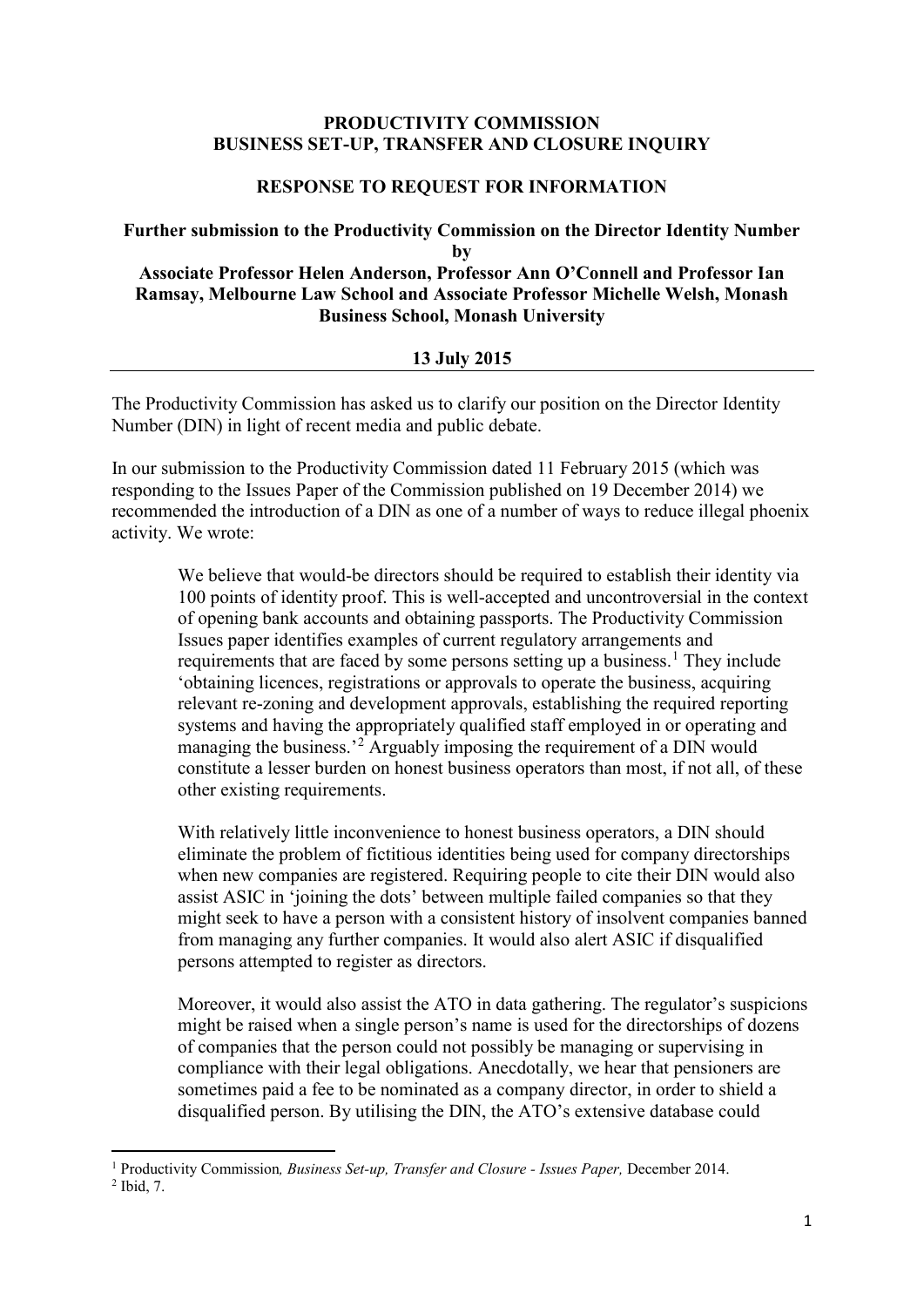prompt its phoenix risk team to investigate instances where an elderly person with no assessable income appears to be running one or more companies. The advantages of a DIN are obvious for agencies such as the ACC and the AFP.

In its draft report published on 21 May 2015, the Commission wrote:

The Commission agrees and considers that the benefits of tracking through data matching for regulators should outweigh the relatively low compliance costs for directors. Concerns about privacy can also be overcome in a manner similar to other confidential data held by agencies such as the ATO. To reduce compliance costs, DINS should be available online at the time of an individual's first directorship.<sup>[3](#page-1-0)</sup>

The Commission made the following draft recommendation 15.8:

Section 117 of the *Corporations Act 2001* (Cth) should be amended to require that, at the time of company registration, that directors must also provide a Director Identity Number (DIN). A DIN should be obtained from the Australian Securities and Investments Commission (ASIC) via an online form at the time of an individual's first directorship. In order to obtain a DIN individuals should be required to provide 100 points of identity proof, and verify that they have read brief materials on directors' legal responsibilities provided as part of the online registration. For existing companies, their directors should be required to obtain a DIN. The director DINs should then be provided to ASIC at the annual review date for the company, as a change to company details. To enforce these requirements, ASIC should be empowered under section 205E of the *Corporations Act 2001* (Cth) to ask a person who is a director to provide their DIN.<sup>[4](#page-1-1)</sup>

Our suggestion of a DIN relates to directors having to prove their identity, so that fictitious or dummy directors can be detected by regulators. The use of a unique identifying number, only allocated after 100 points of identification have been produced, also allows regulators to know that Fred A Smith is actually the same person as Fred Smith, Frederick Smith and Frederick A Smith. Currently, regulators do not necessarily connect each of these people, and insolvency practitioners and others have to conduct separate searches for each of these names. This is a waste of time and money for all concerned.

The ultimate objective of the DIN is to deter those seeking to improperly use the corporate form to avoid payment of accruing debts, and where that behaviour still occurs, to enable regulators to more easily enforce laws against the wrongdoers.

A separate issue is the fact that directors' personal information, including addresses and dates of birth, is discoverable, for a fee, from the ASIC website. The recent submission to the Productivity Commission by the Governance Institute indicates that this may facilitate identity theft. The Governance Institute has recommended that:

- ASIC retain the personal details of all officeholders;
- ASIC issue each officeholder with a unique identification code; and
- the ASIC public register not display the date of birth, residential address and place of

<span id="page-1-1"></span><sup>4</sup> Ibid, p 384.

**.** 

<span id="page-1-0"></span><sup>3</sup> Productivity Commission*, Business Set-up, Transfer and Closure- Draft Report,* May 2015, p 383.